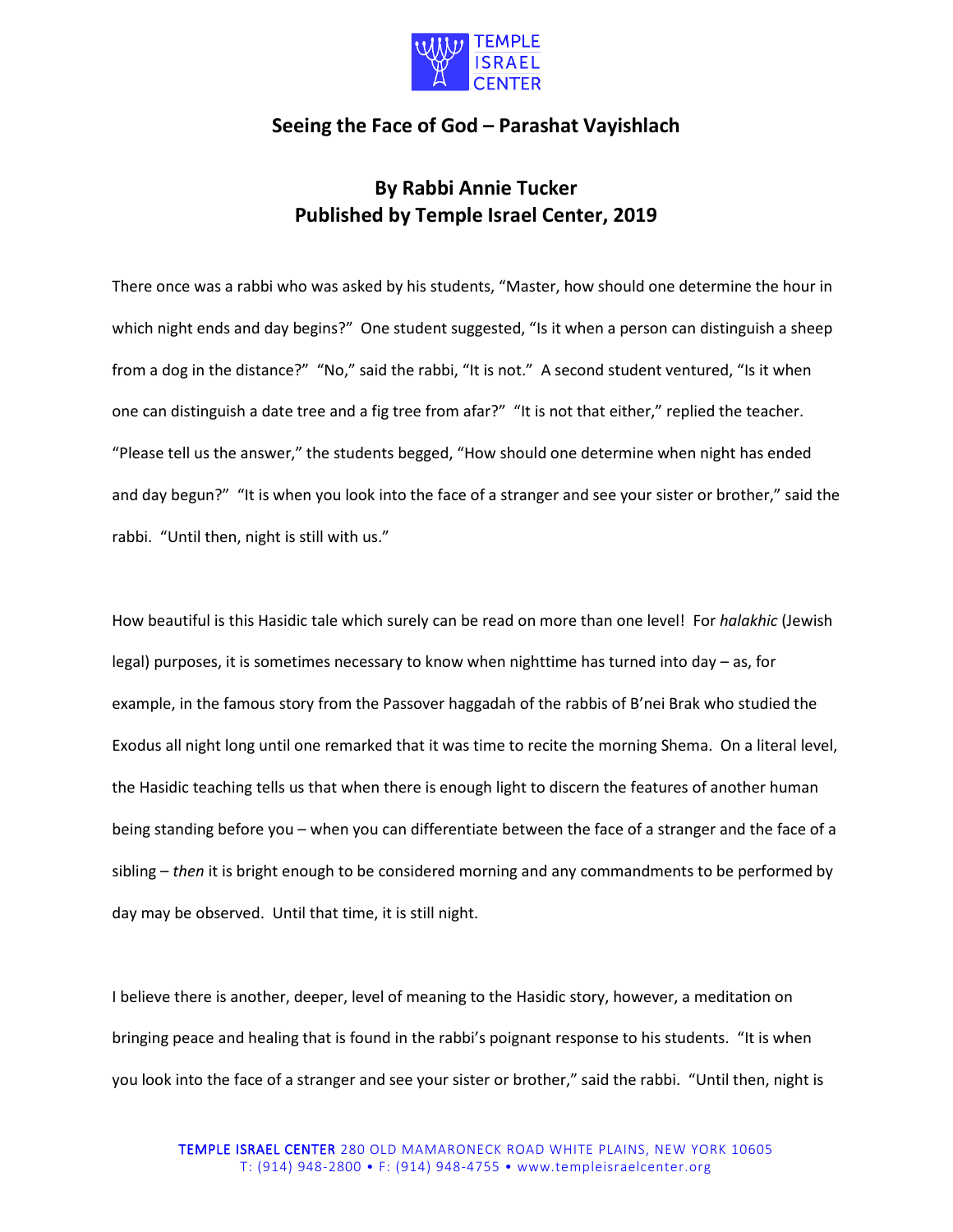still with us." It is only when we look at someone we do not know and see them as a fellow child of God, a person worthy of inherent dignity and respect, that we can overcome the darkness that so often plagues modern society. Until we feel a sense of responsibility for the stranger, a sense of connection to the other, night – indeed – is still very much upon us.

--------------------------------

We'll return to this notion of seeing the face of a stranger in just a few moments, but first I want to talk about the most famous kiss in all of Torah – the one that Esau gives his brother, Jacob, in this morning's Torah portion, *Parashat Vayishlach*. Many of us will remember the story well – how Jacob and Esau, estranged for 20 years after Jacob stole both birthright and blessing from his brother and then fled to Haran to escape Esau's murderous rage, have now come together to reconcile and make amends. There are many clear signs that point to Jacob's understandable ambivalence at this moment of reunion – he is kept up the entire night wrestling with an angel that many commentators see as a stand-in for his guilty conscience, he sends ahead an enormous stockpile of gifts in order to incline Esau favorably towards him, he arrays his family on the day of the meeting with least cherished wives and children first – presumably because those in the back are more likely to be safe should there be a violent altercation. And what happens when the two siblings finally meet face to face after two decades? As it says in Genesis 33:4, "Esau ran to greet [Jacob]. He embraced him and, falling on his neck, he kissed him; and they wept."

Now being that this is the Bible, with all its intrigue and family dysfunction, the ancient rabbis could not quite let the story end there – on a seemingly lovely note of forgiveness and repair. Rather, they point to a visual oddity in the text – the presence of a series of dots above the letters in the word *vayishakehu*

2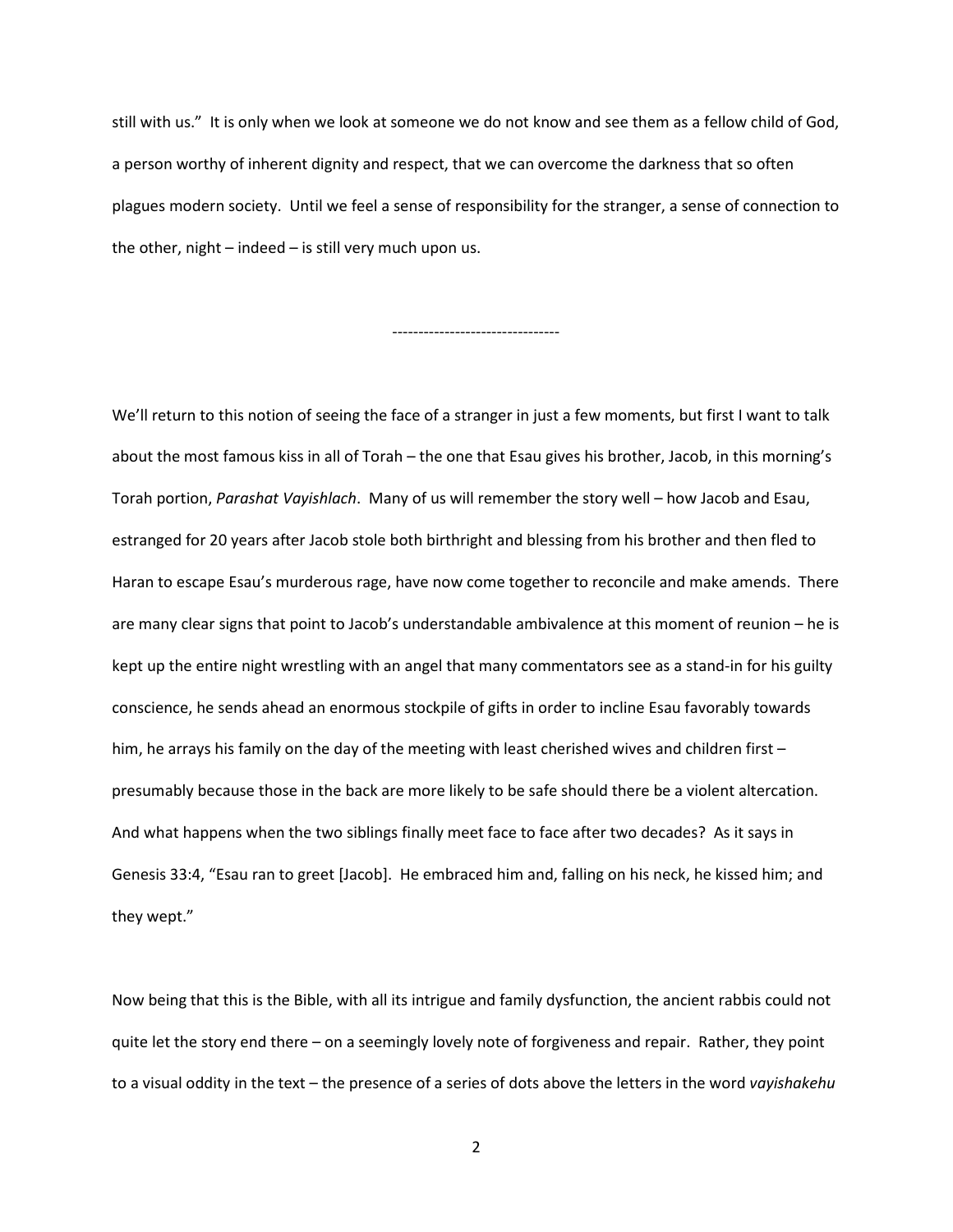– and he kissed him. Such markings are generally designed to call readers' attention to a feature of the narrative, and what the rabbis imagine here is somewhat extraordinary! As it says in Bereshit Rabbah, a collection of midrashim (rabbinic legends): "R. Yannai said: "[The dots] teach that [Esau] didn't come to kiss [Jacob] but rather to bite him, but our father Jacob's neck turned to marble and thus the teeth of that wicked one were blunted. Thus, when the text says 'and they cried' – this one [Jacob] cried over his neck and this one [Esau] cried over his teeth."

In other words, the rabbis see the dots as a wink, as it were, or a set of quotation marks around the word in question, indicating that we should not read "kiss" as friendly and innocent but rather as conveying a Dracula-like thirst for blood. Jacob may be ambivalent about this upcoming reunion, explain the rabbis, but he has every right to be for his brother has in no way buried the hatchet and is rather looking for revenge. It is important to note that the reading of the rabbis contradicts the *p'shat* (plain meaning) of the text in every possible way – the Torah itself suggests no malice on Esau's part and instead indicates that the brothers hug, kiss, cry, exchange gifts and pleasantries, and ultimately part ways. But the fact that Esau was seen by the rabbis as being the progenitor of Edom, the nation of Rome which persecuted the sages so terribly during the first century of the common era, led them to create as uncharitable an interpretation as possible for Esau's behavior. They use the dotted markings to flip the story of Jacob and Esau on its head!

--------------------------------

There are many reasons that I dislike the rabbinic reading of our *parasha*, primarily because it upends a hopeful message about the repair that is possible even in the most tortured of relationships and replaces it with a message of vengeance. And so I place strong emphasis on the actual words of Jacob as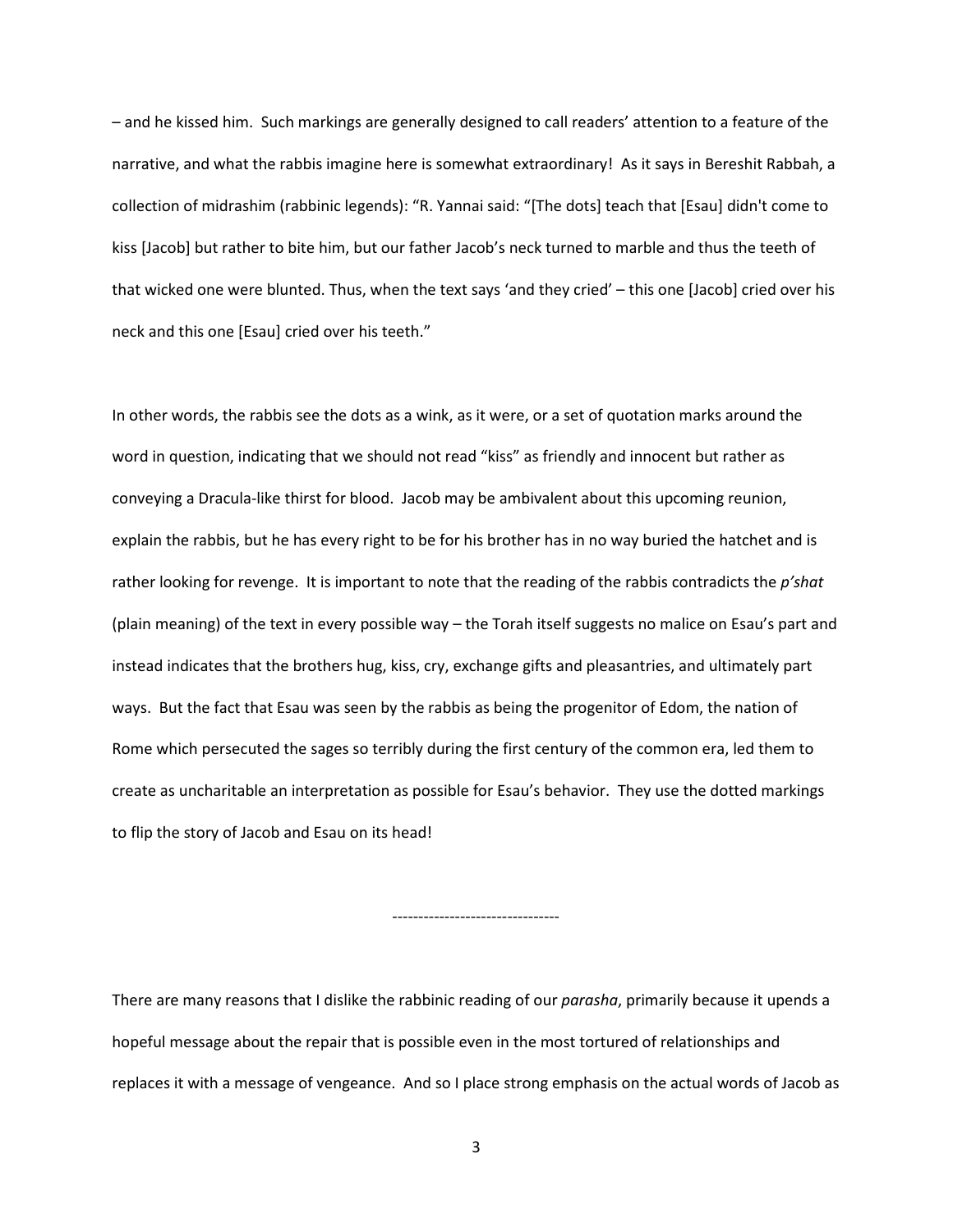recorded in the Biblical text which bring us back to our Hasidic tale and brotherly affection and notions of genuine reconciliation and forgiveness. After Esau turns down Jacob's lavish offerings, demurring that he has quite enough material comfort already, Jacob says to him: "No, I pray you; if you would do me this favor, accept from me this gift; for to see your face is like seeing the face of God" (Genesis 33:10). Jacob has been suspicious of Esau; Jacob has been jealous of Esau; Jacob has been afraid of Esau; but this is all in the past. Once Jacob confronts his brother, looks into his eyes and smells his familiar scent and feels the comforting weight of his embrace, his resentment falls away. He looks at his brother's dear face and sees the face of God.

"It is when you look into the face of a stranger and see your sister or brother," said the rabbi. "Until then, night is still with us." Jacob has experienced the deepest of darknesses – betraying others and being betrayed in return, becoming ostracized from his family, being hated for just cause, being ashamed and afraid and alone. When he looks into the face of a stranger the night before his reunion with Esau, encamped at the Jabbok River, he sees not friend but foe in the visage of the angel – he demands to know his identity, he wrestles him, he is left damaged and limping. But when Jacob looks into Esau's face, this stranger for twenty years whose grayed hair and furrowed creases leave him looking not at all like the boy of his youth, still he sees his brother, his twin, the one with whom he shared a womb and a childhood and a set of devoted – if very much imperfect – parents. He sees the face of love, the face of God, and suddenly the darkness lifts. Jacob and Esau part ways after their reconciliation and reunite again only for the burial of their father, Isaac, at the ripe old age of 180. Still, I like to believe that both men left the encounter with their psychic loads significantly lightened. Once Jacob saw his brother in the face of a stranger, night finally faded into day.

4